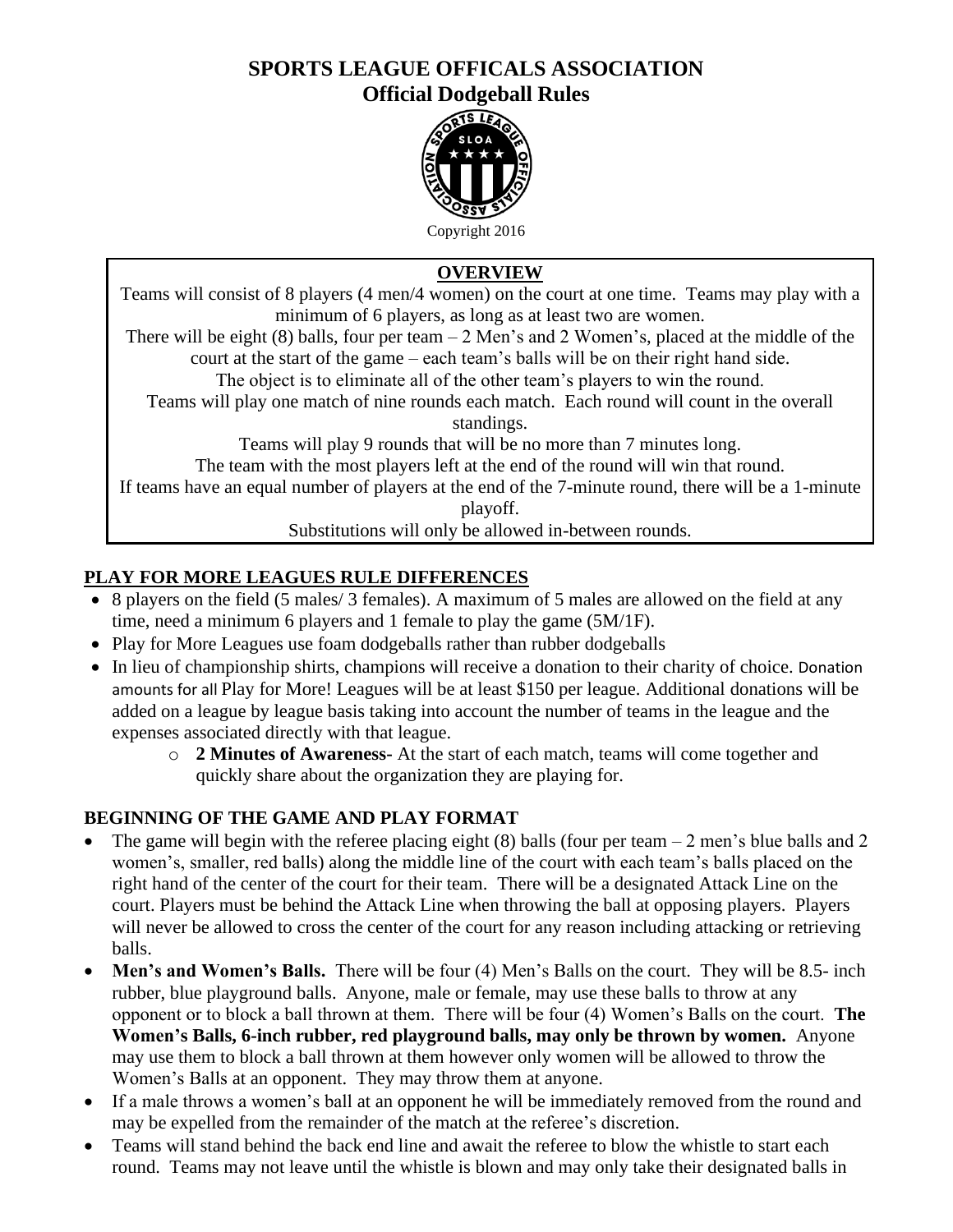the beginning. Once the balls are retrieved, the players cannot "attack" the other team until they have taken the ball behind the designated Attack Line.

• Teams will play nine, seven-minute rounds. The referee will keep track of the time and update teams as time is expiring. If both teams have the same number of players remaining at the end of regulation, an additional one-minute, sudden death overtime will be instituted. The first team to eliminate any of the other team's players will win the round.

### **TEAM SIZE**

•Teams will consist of 8 players per side (4 men/4 women). Teams may have as many players as they would like on their team, but can only substitute new players after a round has been completed. Teams may play with a minimum of six players, as long as at least two are women. Teams cannot play with more than four males without consent from the opposing team. All substitutes must remain in a designated, out of bounds area.

### **REFEREES**

• Each week there will be a social club referee/monitor on hand to get the games started and determine the outcome on all rules disputes. The referee will also determine who has been eliminated from each round and who is allowed to re-enter the game. The referee/monitor will also rely on people using the honor system when they have been eliminated because with so many balls flying around it is difficult to see everything. Any player that argues with the ref or shows poor sportsmanship may be removed from the match or the league.

### **FORFEITS**

• Teams will forfeit 1 round for every 7 minutes past the designated start time that they do not have the legal minimum amount of players. If no players are present from a team by 20 minutes after the designated start time the entire match will be forfeited and the team that is present will receive a win all rounds in the match. *Exception*: *Teams with less than the legal number of players may still play a "legal" game but only with the opposing teams consent. All teams consenting to play a legal game with less than the allowed minimum waive their right to a forfeit win.*Teams may pick up players during the regular season in order to field a full team. Substitutes will not be allowed during playoffs.

### **GAME TIMES**

• Teams will receive a schedule that will list when their team will play each week. Teams will be given an allotted amount of time to play 1 match, which will be 1 hour (nine, seven-minute rounds). "Warm-up" time is to be included in the allotted amount of time that teams will have for their match. Teams will have 7 minutes to field a team before they receive their first round forfeit.

### **ELIMINATION OF PLAYERS**

- Any player hit by the opposing teams' ball, on the fly, will be eliminated. Eliminated players must stand out of bounds, in a designated area, in the order that they were eliminated. They may throw out of bounds balls back to their teammates, but not at the opposing team.
- If a thrown ball is caught by an opposing player the player throwing the ball will be eliminated. Additionally, the team that caught the ball will be allowed to bring back a player in the order they were eliminated (starting with the first person removed). This also includes catching a deflected or ricocheted ball off of one of your teammates. Balls caught off of the wall, backboards, etc. will not result in any elimination.
- Throws at someone's head (whether intentional or not) are not allowed. Anyone that strikes another player in the head will be eliminated and need to sit out until the next round at the referee's discretion, unless the player ducks in to a thrown ball.
- Catching the ball out of bounds does not count. Anything caught or thrown out of bounds does not count. If one team is continuously out of the bounds, that team will lose a player at the referee's discretion.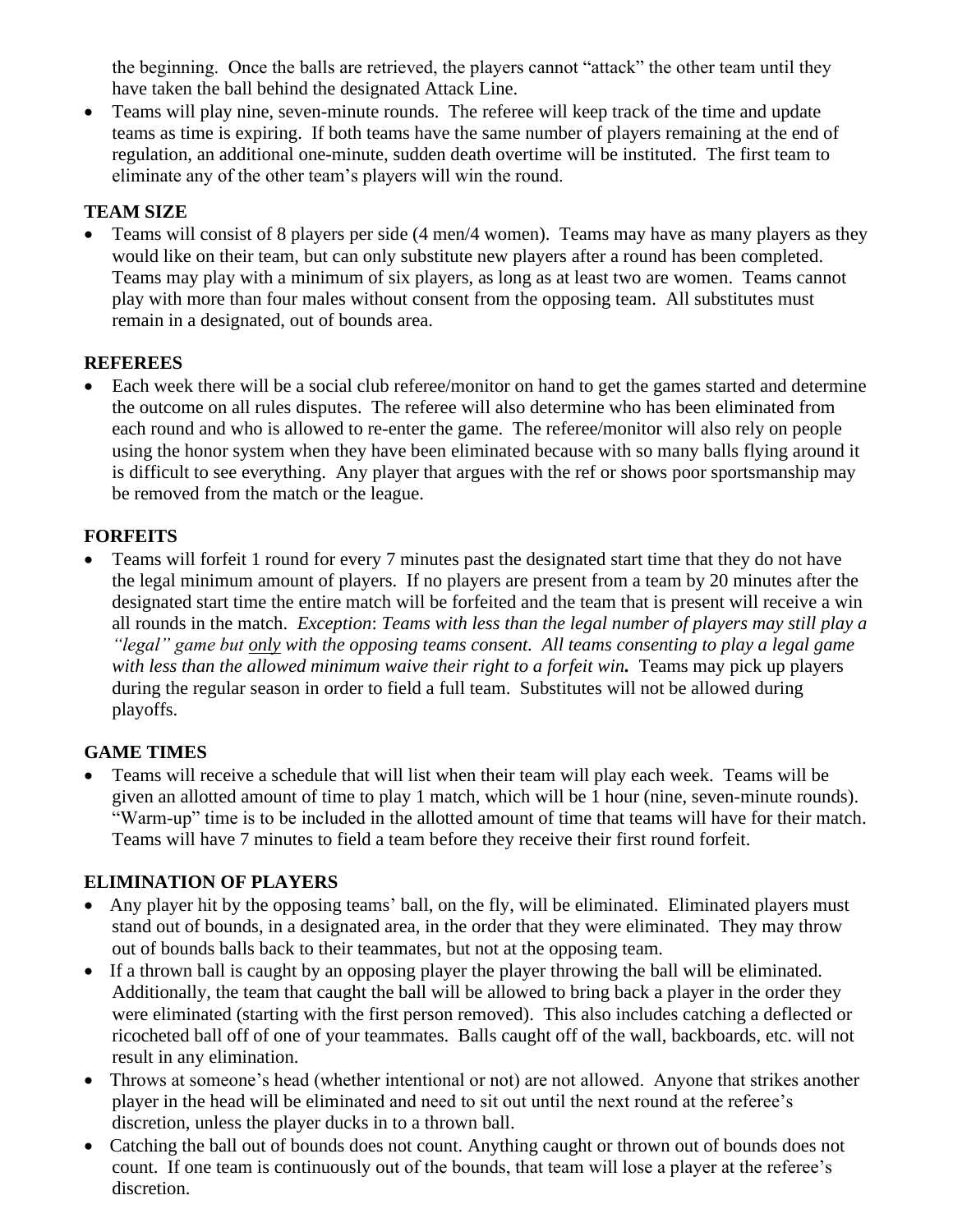- Players may block the opposing player's throw with their ball. If the ball is knocked out of their hands while blocking it, that player will be eliminated. A ball deflecting off a held ball and striking the holder is no longer a live ball. If the ball that is being held is dropped, then the person holding the ball is out. If someone else catches the ball that is deflected off of a ball that is in someone else's possession and is not dropped, then the player throwing the ball is out.
- Teams are not allowed to stall with the ball. All balls need to be thrown across the mid-court line within 10 seconds. If a team or player consistently ignores this rule, the player that is stalling will be removed. **NOTE:** Please understand that this will be a difficult rule to enforce at all times. This will primarily be enforced at the end of the round and the referee will do their best to monitor all balls.
- Teams may give their retrieved ball to another player to be thrown.
- Once all of the players are eliminated the team with players remaining has won the game. Players may now substitute and the referee will set up the start of another round.

### **ALL DODGE BALL RULES ARE SUBJECT TO CHANGE AT ANY POINT DURING THE SEASON. RULES WILL BE ADDED OR CHANGED IN ORDER TO KEEP THE GAME AS FUN AND FAIR AS POSSIBLE DURING THE ALLOTTED TIME. IF YOU HAVE ANY SUGGESTIONS OR THERE IS A NEED FOR ADDITIONAL CLARIFICATION, PLEASE CONTACT OUR OFFICE.**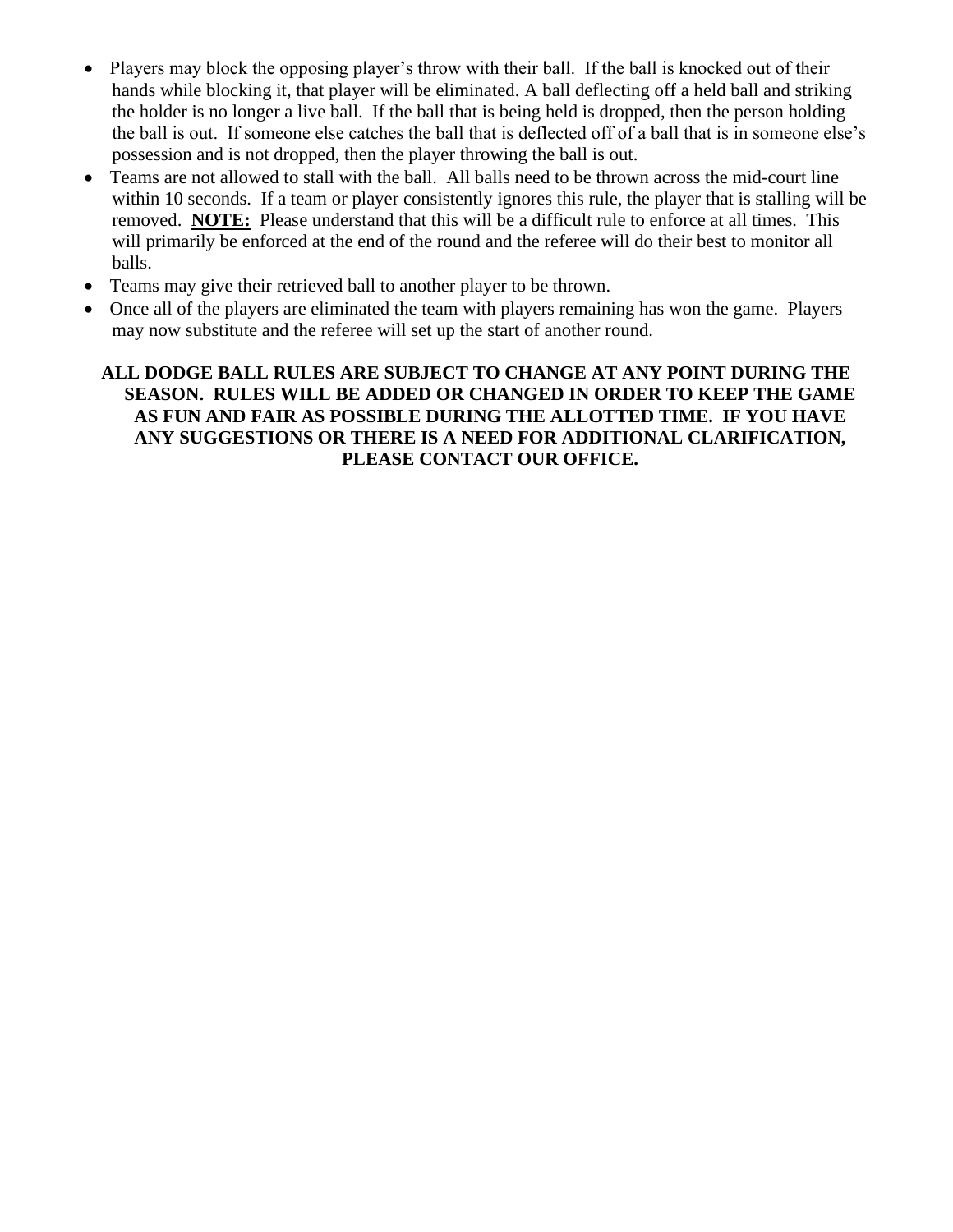# **LEAGUE POLICIES**

#### **GAMES:**

Matches will be played within the allotted time, (warm up time included).

#### **REFS:**

**ALL GAMES WILL BE SELF-REFFED.** There will be a CSSC staff member onsite to help interpret rules or if there are any discrepancies between the two teams that need to be addressed.

#### **FORFEITS:**

If your team forfeits a match during the season, the following rules apply: **First Offense:** Loss of game. **Second Offense:** Loss of game and staff reserves the right to remove team from playoffs. **Third Offense:** Removal from the league.

Any team that forfeits more than once also forfeits any guarantee or right to a certain number of guaranteed games.

If you know in advance that your team is going to forfeit a game, we encourage you to call our office, at 312.850.8196, so as to help us schedule your opponent a game however this does not mean that your team will not receive the loss as a forfeit.

During the regular season teams will forfeit 1 game for every 7 minutes past the designated start time that they do not have the legal amount of players. If no one is present from a team by 20 minutes after the designated start time the entire match will be forfeited and the team that is present will receive all nine wins of the match. *Teams without enough players may still play a "legal" game but only with the opposing teams' consent. All teams consenting to play a legal game with less than the allowed minimum waive their right to a forfeit win.* Teams may pick up players during the regular season in order to field a full team. During playoffs teams will receive one forfeit every 7 minutes that they are unable to field a "legal" team. After they forfeit their second game the winning team will advance to the next round of playoffs. Substitutes will not be allowed during playoffs.

#### **STANDINGS:**

The updated standings will be posted weekly online. The standings will display each teams rank within its skill level. Rank is based on points/winning percentage.

#### **PLAYOFFS:**

Playoffs will begin immediately following the end of the regular season and will typically last between 2 and 3 weeks. After teams have been seeded according to their records all captains will receive an email with the  $1<sup>st</sup>$  week of playoff game times roughly 3 days before their league. **Teams will not receive an email for any other weeks of playoffs!**  It is **ALL TEAMS'** responsibility to check the playoff brackets at the league or online to find out what time they will be playing the following week if they win. In playoffs it is not uncommon, (and in some cases will be necessary), for teams to have more than one match in a given night. No substitues will be allowed during playoffs. All players must have signed the waiver by the second week of the season in order to be eligible for playoffs. All eligible teams will make the playoffs. Playoff eligible teams will be determined on a league by league basis. Teams that have violated the forfeit policy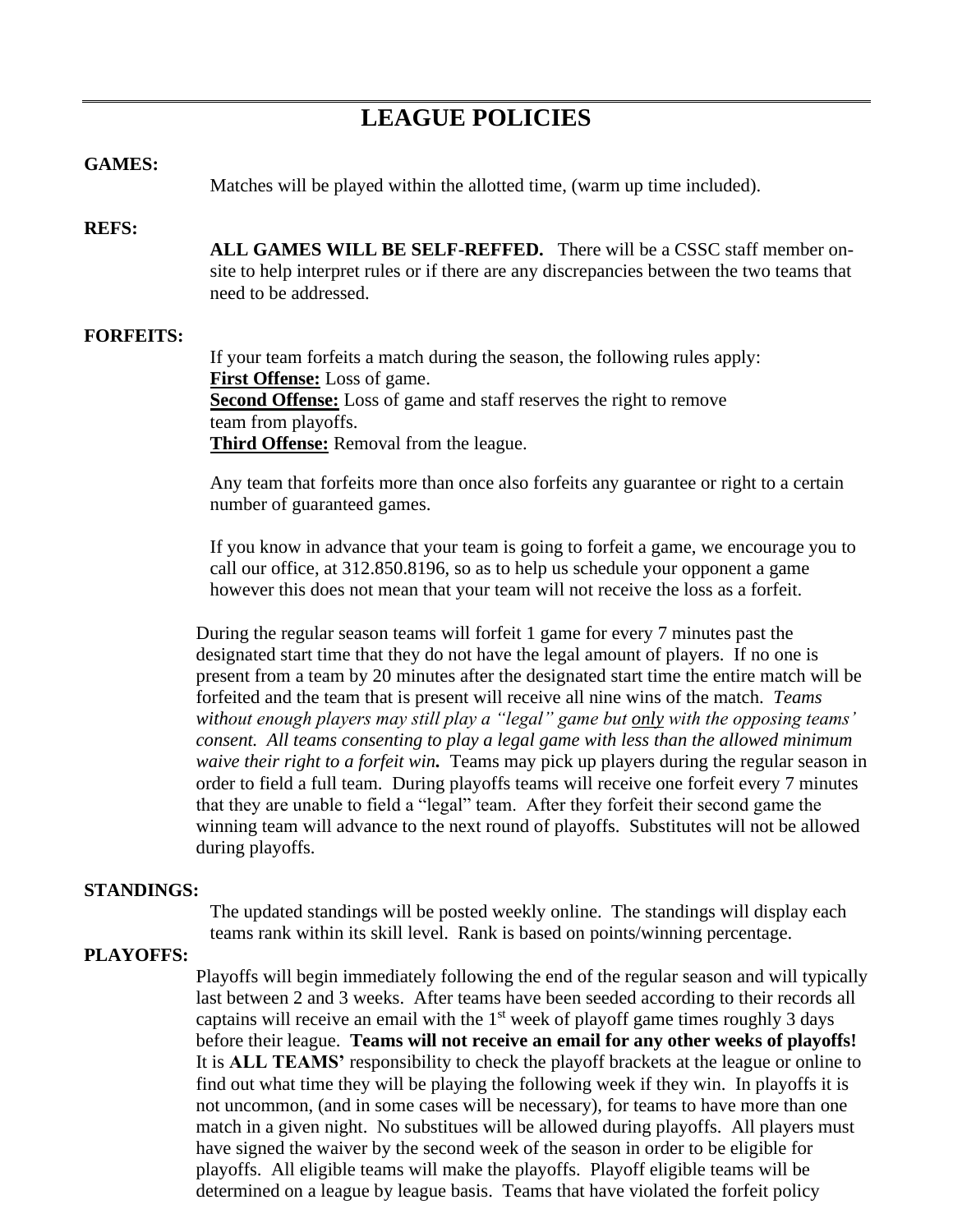during the course of regular season will not be eligible for playoffs. In certain situations teams at or near the bottom of the standings may not advance to the playoffs. Check with CSSC league coordinator to see if this applies to your league. Playoffs are single elimination and matches are a best of nine. During playoffs teams will receive one forfeit every 7 minutes that they are unable to field a "legal" team. After they forfeit their second game the winning team will advance to the next round of playoffs. Substitutes will not be allowed during playoffs.

**Seeding:** Teams are seeded according to points/winning percentage and strength of schedule**.**

Teams may be dropped from their regular season level based on the above criteria. Teams may be moved to a higher division during the playoffs only if permission is granted by the CSSC full time staff. Skill levels may be divided into separate divisions based upon size of level. Teams may play more than one game per day, and/or play games on days/nights other than your regularly scheduled league day/night if necessary. CSSC reserves the right to schedule playoff games on days other than teams regularly scheduled league night. Any questions regarding rules, policies, or eligibility of players must be addressed before the start of the game. Any team that would like to challenge the eligibility of an opposing player must do so before the start of the playoff game. No protests will be considered valid after a game has started.

#### **WAIVERS:**

In order to participate in the league, each participant must sign the team waiver. Waivers are provided and must be completed and handed in no later than the first night of play. Players not present the first week of play will still be required to sign a waiver with our staff before participating. Players must sign the waiver in order to be eligible for playoffs.

#### **PLAYER ELIGIBILITY:**

Players who have been placed on the roster and signed the waiver are eligible for playoffs. A formal protest may be filed before a playoff game if an opposing player's eligibility is in question. The player in question will be required to provide his/her player information (name, address, phone #, signature) in writing to a CSSC staff member prior to the start of the game. This qualifies as an official protest. Any protest made during a game or after a game will NOT be considered a formal protest. The game will then be played in its entirety as scheduled. Teams will be notified of all rulings on the identified eligibility discrepancy by the following business day – decisions will not be made on site. If the protest is proven to be legitimate, it will result in the forfeiture of the game in question. Games subsequent to the protested game may be rescheduled. The above procedure will also apply for any other "logged" protests. All rulings by CSSC staff are considered final.

#### **SPORTSMANSHIP:**

The idea of CSSC is to have fun. We hope that all participants keep that in mind when becoming involved. Although the games may become intense, you still can be competitive while maintaining good sportsmanship. With this said, any behavior deemed unacceptable by staff may result in suspension and/or ejection from a game or the league. Abuse of staff will not be tolerated. CSSC reserves the right to remove a player from a game or a league if they are considered to be bringing down the quality of the league. CSSC will not tolerate fighting! Fighting will be an automatic ejection from any game and in most cases ejection from the league for the remainder of the season.